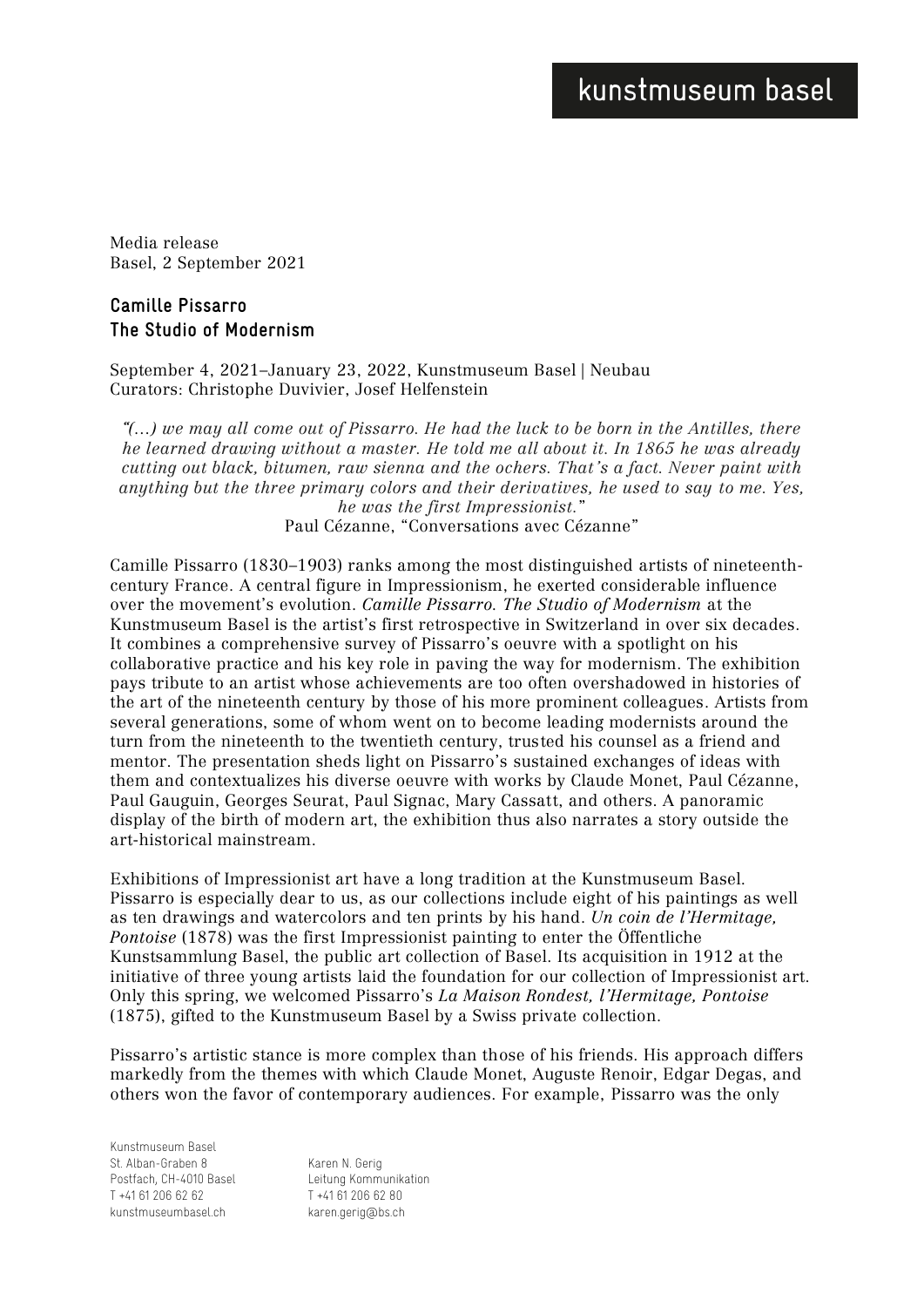Impressionist for whom rendering the modest lives especially of the rural populace was a central interest. Rather than depicting the world of the well-to-do bourgeoisie, he concerned himself with the landscape cultivated by humans and the experiences of peasants and agricultural laborers.

### Politics, society, and the art market

Pissarro—very much unlike Monet or Renoir—was averse to any kind of aestheticization. That is presumably why the painter never achieved commercial success and found himself in financial difficulties throughout his life. Pissarro took a leading role in setting up a self-organized cooperative through which artists would exhibit and sell their own work: The *Société anonyme des artistes peintres, sculpteurs et graveurs* would make art history under the name Impressionists.

In the 1880s, Impressionism, whose merits had long been sharply contested, garnered growing public acclaim; private and public collections began to acquire works, allowing their creators to make a living. At this very moment, Pissarro aligned himself with a further revolution in painting, Neo-Impressionism, giving fresh proof of his tenacious pursuit of artistic progress. The radical aesthetics and scientific method of Neo-Impressionism, espoused by Paul Signac, Georges Seurat, Louis Hayet, and Pissarro's oldest son Lucien, struck him as a logical progression from Impressionism. In the 1890s, he returned to the Impressionist style with its looser brushwork, yet he remained faithful to his conviction that good art was revolutionary at its core and championed an imperturbable faith in modernity.

The painter made no secret of his interest in the writings of anarchism and his support for efforts to disseminate them. Like many of his contemporaries, especially among the Neo-Impressionists, Pissarro was persuaded that the unequal distribution of resources, especially in metropolitan centers like Paris or London, would sooner or later precipitate an overthrow of the existing social order. Unlike some of those who shared his politics, however, Pissarro believed in a peaceful and nonviolent revolution.

The extent to which his art reflects his political convictions has long occupied art historians informed by social history. He did not wish his pictures to be read as visualizations of a political program. Still, core ideas of anarchism resonate in Pissarro's revolutionary technique, his quest for autonomy and liberty in any situation in life, and his determination to break fresh ground against all resistance.

## An irrepressible experimentalist

Pissarro's life was shaped by the events and historical dynamics of the nineteenth century. He embodied some of the most complex conflicts of his time and thought that artists were called upon to articulate critical reflections both on the prevailing ideas and on political, social, and economic realities. His probing engagement with these conditions led him to create works that speak directly to urgent concerns of today.

His background made Pissarro an outsider among the French artists with whom he socialized throughout his life. Born in 1830 to Jewish parents on the island of St. Thomas in the Caribbean, then a Danish colony, he was the only Impressionist to have been raised on two continents. He spoke three languages (French, English, and Spanish) and was conversant with ethnic and cultural diversity from childhood on. His identity, his perspective on painting, and his worldview were informed both by his itinerant early life and by his exchanges of ideas with other painters.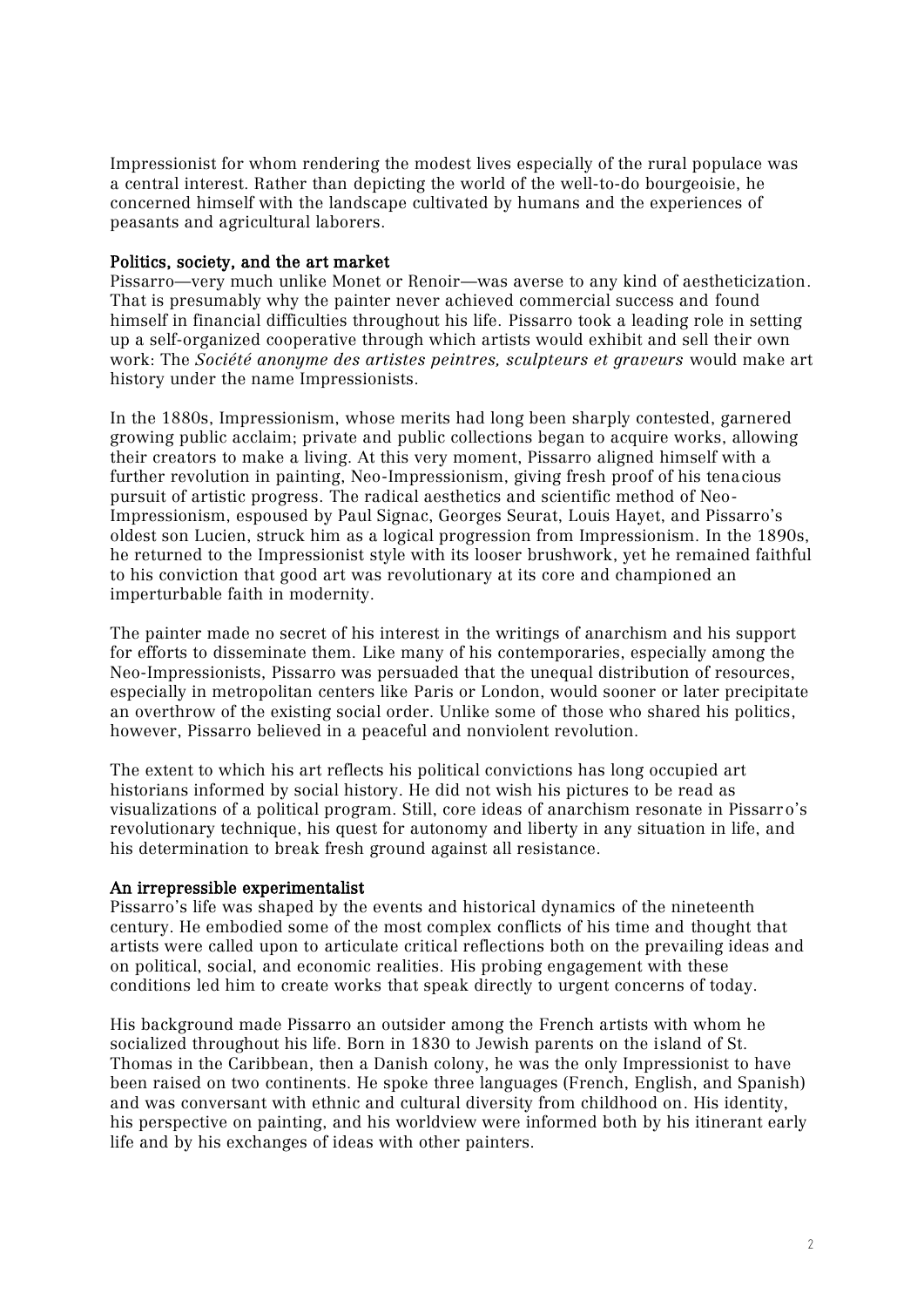Pissarro's extraordinary curiosity led him to embrace creative experimentation and novel forms of representation. Drawing inspiration from a milieu that included artists like Camille Corot and Gustave Courbet, he strove to strike up collaborative relationships with others who would join him in developing an artistic vision independent of the Academy.

More than any other member of his circle, Pissarro had an intuitive grasp of his painter friends' feelings and ideas, nurturing their potential and learning from them in turn. One might even say that his capacity for friendship was a unique "gift." Its basis was his respect for the artistic individuality of each one of his colleagues and his belief in the equality of different positions. Pissarro was distrustful of constraining hierarchies and averse to any dogma. Artistic collaboration, to him, had nothing to do with seniority; as he saw it, the free exchange of ideas among equals was its foundation. The exhibition illustrates different interconnections between the protagonists of the period, limning an alternative to the model of the artist as a genius working in isolation from the outside world.

#### First-rate loans

The exhibition *Camille Pissarro. The Studio of Modernism* unites some 180 works from collections in Switzerland and abroad, including the Art Institute of Chicago; the Ashmolean Museum, Oxford; the British Museum, London; the Dallas Museum of Art; the Kunsthalle Mannheim; Kunstmuseum Bern; Kunst Museum Winterthur; the Metropolitan Museum of Art, New York; the Musée d'Orsay, Paris; Musée du Petit Palais, Geneva; Musées de Pontoise; Museo Nacional Thyssen-Bornemisza, Madrid; Museum Folkwang, Essen; the Museum of Modern Art, New York; the National Gallery of Ireland, Dublin; the National Gallery, London; the National Gallery of Art, Washington, D.C.; Staatsgalerie Stuttgart; and Tate Modern, London.

#### Catalogue

The extensive catalogue accompanying the exhibition, with contributions by Timothy J. Clark, André Dombrowski, Claire Durand-Ruel Snoellaerts, Christophe Duvivier, Sophie Eichner, Colin Harrison, Josef Helfenstein, Jelle Imkampe, David Misteli, Olga Osadtschy, Joachim Pissarro with Alma Egger, Esther Rapoport, Valérie Sueur-Hermel, and Kerstin Thomas will be released by Prestel Verlag.

#### The exhibition is supported by:

Credit Suisse (Schweiz) AG Federal Office of Culture Caparol Icons Rita & Christoph Gloor Fahrenberg family HEIVISCH Berta Hess-Cohn Stiftung Isaac Dreyfus-Bernheim Stiftung KPMG Beatrice Massart-von Waldkirch Bérengère Primat Trafina Privatbank AG Anonymous benefactors Foundation for the Kunstmuseum Basel